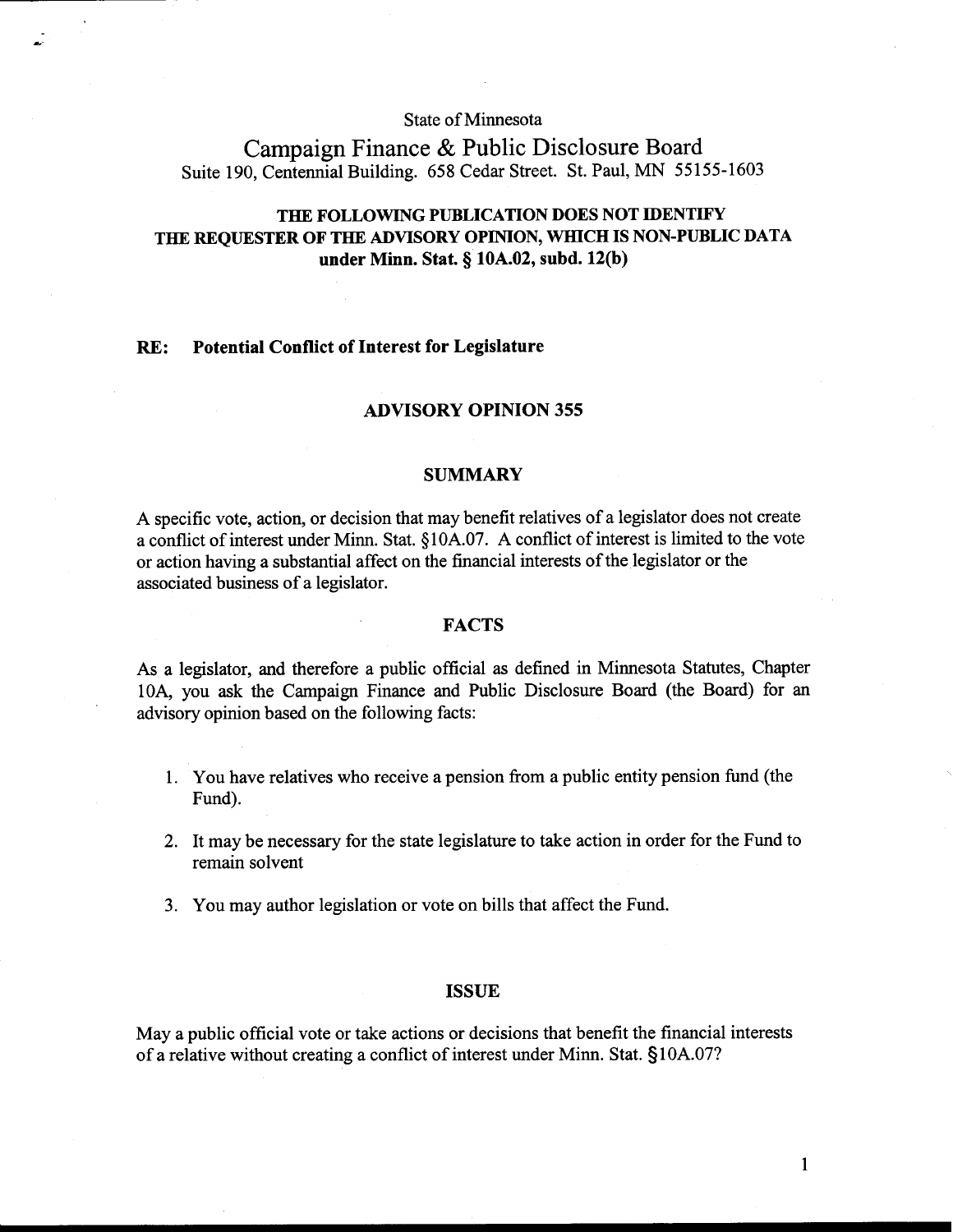### **OPINION**

Yes. Under Minn. Stat. §10A.07 a potential conflict of interest arises only when a public official's votes, actions, or decisions would affect the financial interests of the official or an associated business of the official in a manner that is greater than the effect on other members of the same occupation or profession.

Issued  $2 - 25 - 04$ 

Wil Fluegel, Chair Campaign Finance and Public Disclosure Board

**Cited Statutes** 

 $\overline{2}$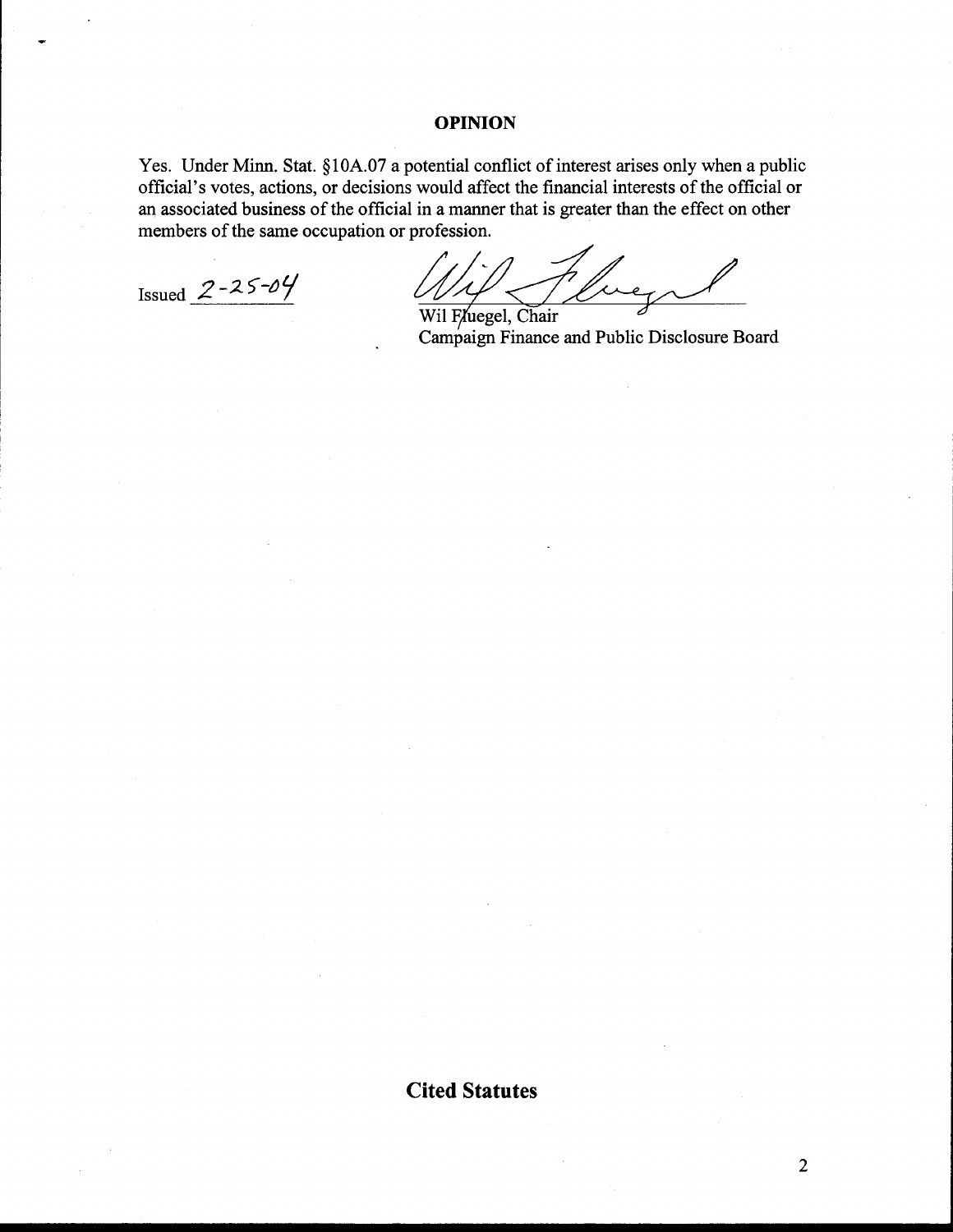#### **10A.O1 DEFINITIONS.**

Subd. 5. **Associated business.** "Associated business" means an association from which the individual receives compensation in excess of \$50, except for actual and reasonable expenses, in any month as a director, officer, owner, member, partner, employer or employee, or whose securities the individual holds worth \$2,500 or more at fair market value.

Subd. 35. **Public official.** "Public official" means any:

(1) member of the legislature;

(2) individual employed by the legislature as secretary of the senate, legislative auditor, chief clerk of the house, revisor of statutes, or researcher, legislative analyst, or attorney in the office of senate counsel and research or house research;

**(3)** constitutional officer in the executive branch and the officer's chief administrative deputy;

(4) solicitor general or deputy, assistant, or special assistant attorney general;

(5) commissioner, deputy commissioner, or assistant commissioner of any state department or agency as listed in section 15.01 or 15.06;

(6) member, chief administrative officer, or deputy chief administrative officer of a state board or commission that has either the power to adopt, amend, or repeal rules under chapter 14, or the power to adjudicate contested cases or appeals under chapter 14;

(7) individual employed in the executive branch who is authorized to adopt, amend, or repeal rules under chapter 14 or adjudicate contested cases under chapter 14;

(8) executive director of the state board of investment;

(9) deputy of any official listed in clauses (7) and (8);

(10) judge of the workers' compensation court of appeals;

(1 1) administrative law judge or compensation judge in the state office of administrative hearings or referee in the department of economic security;

(12) member, regional administrator, division director, general counsel, or operations manager of the metropolitan council;

(1 3) member or chief administrator of a metropolitan agency;

(14) director of the division of alcohol and gambling enforcement in the department of public safety;

3